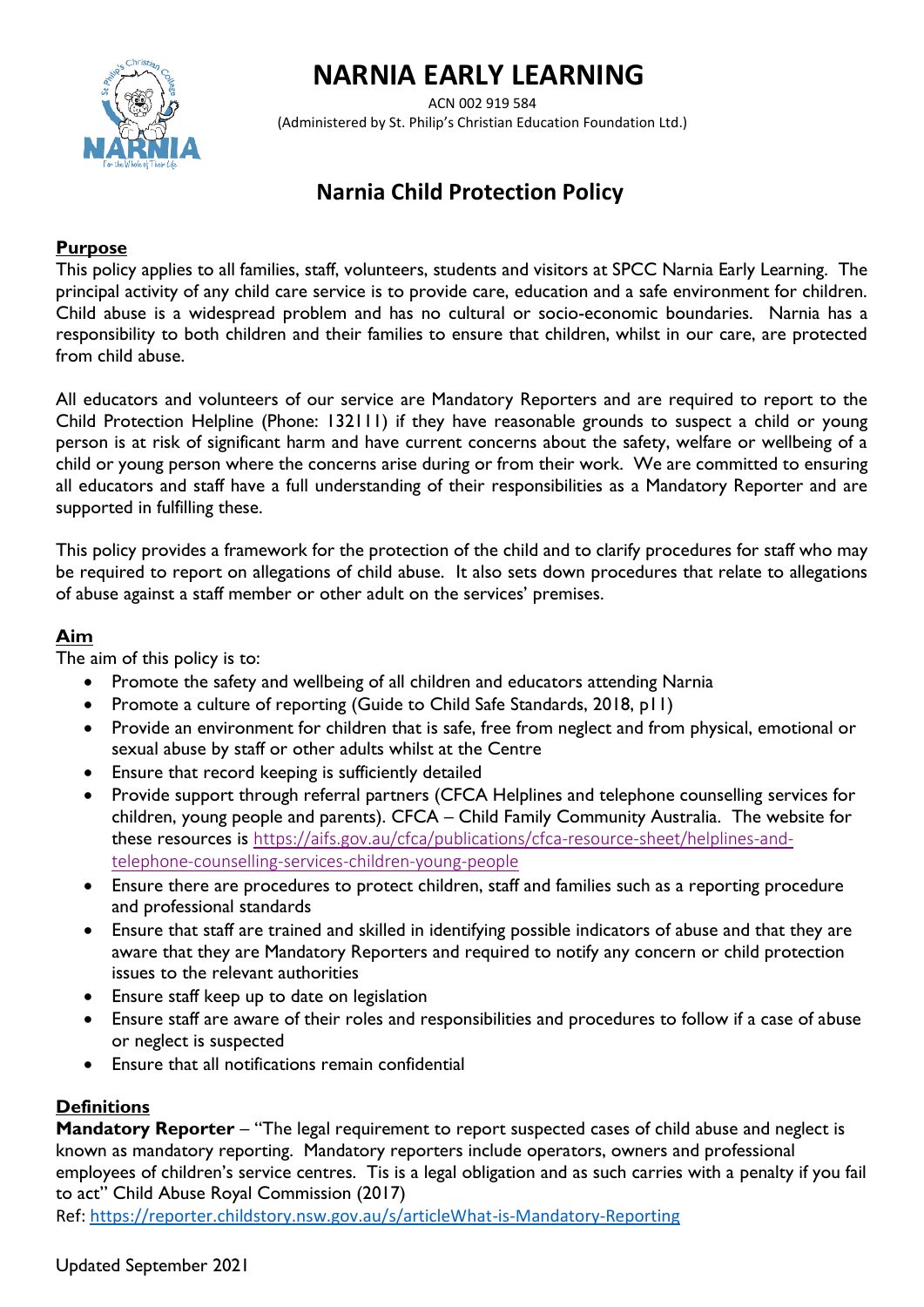**Child –** A person under the age of 16 years.

**Child Abuse –** refers to a child "at risk of significant harm". This includes one or more of the following circumstances:

- The child's basic physical or psychological needs are not being met
- Necessary medical care has not been arranged for the child
- The child has been or is at risk of being physically or sexually abused or ill-treated
- The child is living in a household where domestic violence occurs and, as a consequence, the child is at risk of serious physical and psychological harm
- A parent or caregiver has behaved in such a way towards the child that the child has suffered or is at risk of suffering serious psychological harm
- Assault (including sexual assault) of a child
- Ill-treatment or neglect of a child
- Exposure or subjecting a child to behaviour that psychologically harms a child

A child abuse allegation can also include an allegation of misconduct that may involve child abuse eg. An allegation involving possession of child pornography.

**Child Abuse Conviction –** Any conviction of a person, in the State of New South Wales or elsewhere, of an offence involving child abuse, and including a finding by the Court that a charge for such an offence is proven even though the Court does not proceed to a conviction. The term "allegation" must refer to a description of behaviour that may constitute child abuse and also refers to "conviction" for the purpose of the procedure.

**Prohibited person -** Any person convicted of a serious sex offence will not be permitted to work or seek work in employment which primarily involves direct contact with children where that contact is unsupervised (in either a paid or unpaid role).

**Vexatious complaint –** An allegation of child abuse against another that is unfounded.

# **Procedures**

# PART A: Reporting suspected Risk of Harm

If there is an immediate danger to the child, the local police station and/or the Child Protection Hotline should be contacted immediately.

**Step I** Raise the matter in confidence with the Nominated Supervisor immediately.

A written observation, including the date and full name of the child, identifying the concern/ incident must be documented immediately and be based on:

- First hand observation of the child or family
- What the child, parent or other person has disclosed
- What can reasonably be inferred based on professional training and/or experience
- Have written observations of the child available for discussion

**Step 2 Access** the Mandatory Report Guide (MRG). The MRG assists in providing mandatory reporters with the most appropriate reporting decision. It is recommended that Mandatory Reporters complete the MRG on each occasion they have risk concerns. Each circumstance is different and every child is unique. For more information on Child Story Reporter, refer [https://reporter.childstory.nsw.gov.au](https://reporter.childstory.nsw.gov.au/) Print out the decision and discuss with Nominated Supervisor immediately. Retain report in the child's confidential file.

# **Step 3 a)** If MRG informs child is AT RISK of SIGNIFICANT HARM

• Mandatory Reporter and/or Nominated Supervisor must make a report to the *Child Protection Helpline* on 132111 or online via ChildStory Reporter

OR

**Step 3 b)** If MRG informs the child is NOT as Risk of Significant Harm

- Nominated Supervisor to ensure families are referred to appropriate support agencies if required. Family consent must be obtained prior to referral being made
- Continue to record clear, dated and objective observations
- Maintain documentation in a confidential file after discussing with Nominated Supervisor
- Work closely to support the child and family

# Updated September 2021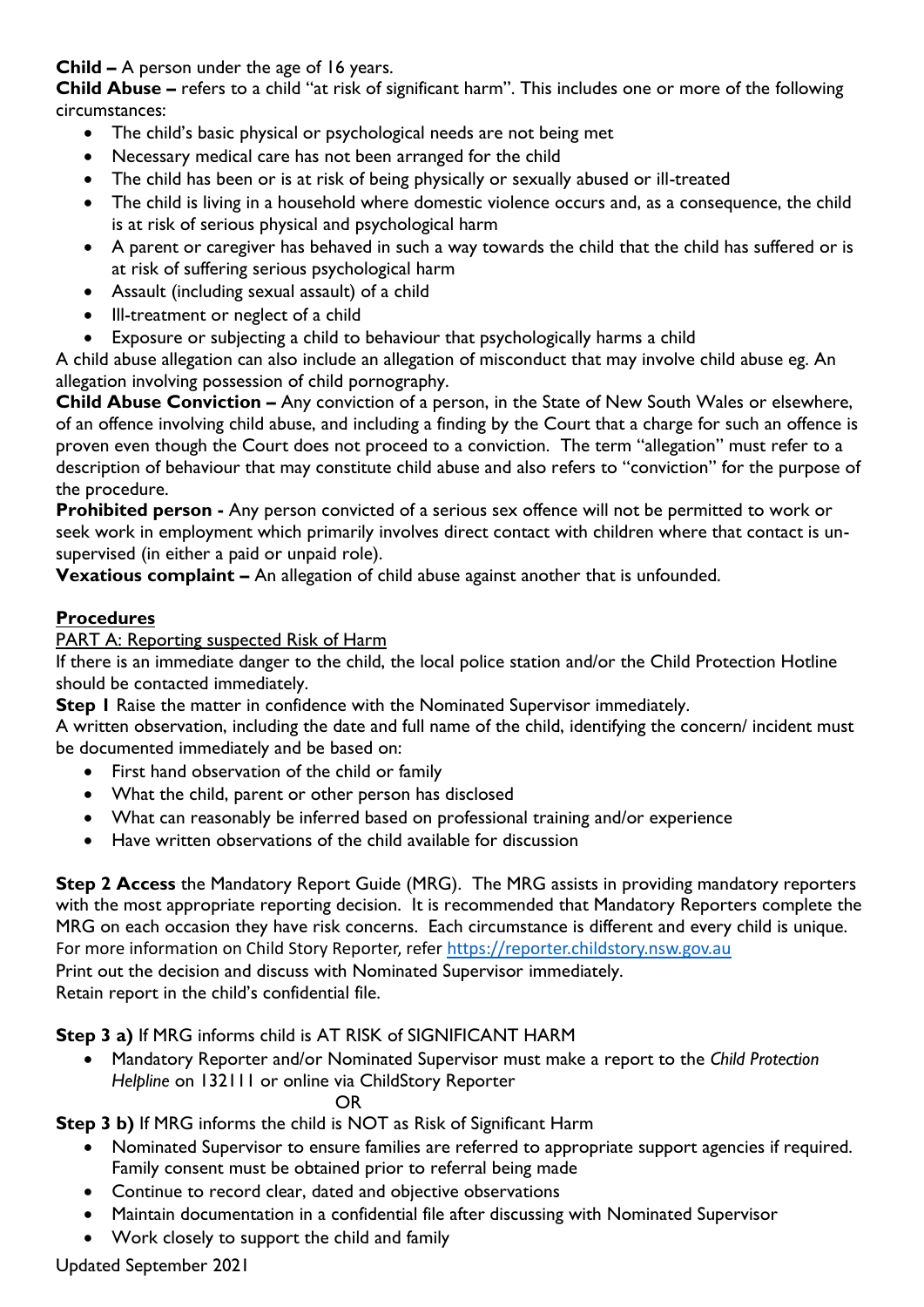OR

**Step 3 c)** If MRG informs child is NOT at Risk of Significant Harm BUT staff remain concerned Mandatory Reporter and/or Nominated Supervisor:

• Contact the *Child Protection Helpline* on 132111 to seek further advice.

PART B When a child makes a disclosure

- Follow procedures above AND
- Remain calm and objective and comfort to the child
- Listen to and believe the child
- Don't make promises that you cannot keep
- Convey messages that it is not their fault and it was right to tell
- Tell them you will need to talk to other people whose job it is to help keep children safe
- Report to the Nominated Supervisor as soon as possible that same day
- If a child makes a disclosure in a group situation, calmly follow through on issues discussed with all children regarding protective behaviours. As soon as possible without removing the child from the group inappropriately, move to a quiet area and follow the steps outlined above.

Note that our role is to support the wellbeing of the child, not to investigate the disclosure. Do not question the child further about the details of the abuse/neglect.

# PART C: Responding to an allegation of abuse by an adult at the centre

# **The Approved Provider/Nominated Supervisor will:**

- Develop and maintain a system of appropriate record keeping for all allegations to ensure detailed documentation is made and stored as required;
- Take all allegations of abuse seriously and clarify what is being alleged with the person who is making the allegation;
- Assess whether or not a child or young person is 'at risk of significant harm' using the Mandatory Reporting Guide (MRG) and if so, make a report to the Child Protection Hotline;
- Determine where the allegation is a reportable allegation or reportable conviction; [www.kidsguardian.nsw.gov.au/ArticleDocuments/1021/Identifying\\_reportable\\_allegations.pdf.aspx?Embe](https://www.kidsguardian.nsw.gov.au/ArticleDocuments/1021/Identifying_reportable_allegations.pdf.aspx?Embed=Y) [d=Y](https://www.kidsguardian.nsw.gov.au/ArticleDocuments/1021/Identifying_reportable_allegations.pdf.aspx?Embed=Y)
- 7 day notification form will be completed by the Approved Provider and submitted to the Office of the Children's Guardian within 7 days of becoming aware of reportable allegation, as required under the Children's Guardian Act 2019;

[www.kidsguardian.nsw.gov.au/child-safe-organisations/reportable-conduct-scheme/](https://www.kidsguardian.nsw.gov.au/child-safe-organisations/reportable-conduct-scheme/organisations-in-the-scheme/notify-the-childrens-guardian) [organisations-in-the](https://www.kidsguardian.nsw.gov.au/child-safe-organisations/reportable-conduct-scheme/organisations-in-the-scheme/notify-the-childrens-guardian)[scheme/notify-the-childrens-guardian](https://www.kidsguardian.nsw.gov.au/child-safe-organisations/reportable-conduct-scheme/organisations-in-the-scheme/notify-the-childrens-guardian)

[www.kidsguardian.nsw.gov.au/ArticleDocuments/1022/7-DayNotificationForm.pdf.](https://www.kidsguardian.nsw.gov.au/ArticleDocuments/1022/7-DayNotificationForm.pdf.aspx?Embed=Y) [aspx?Embed=Y](https://www.kidsguardian.nsw.gov.au/ArticleDocuments/1022/7-DayNotificationForm.pdf.aspx?Embed=Y)

- Consider whether or not the police need to be informed of the allegation and if so, make a report;
- Ensure confidentiality is maintained at all times and that systems are in place to deal with any breaches of confidentiality;
- Undertake a risk management approach following an allegation to ensure the protection and safety of children, staff and visitors to the service. Based on the risk assessment decisions will be made in order to manage the risks that have been identified;
- Develop an investigation plan of the matter. Obtain relevant information from a range of sources. This may include a statement from the person who make the allegation;
- Statements from witnesses and a statement from the person against whom the allegation has been made an any other relevant documentation;
- If the allegation is being investigated by the Department of Communities and Justice or the Police, the service will be guided by their advice as to whether they should independently investigate the allegation;
- If the investigation is carried out by the service, the information that has been gathered will be assessed and a finding made as to whether the allegation is false, vexatious, misconceived, not reportable conduct, not sustained or sustained. The reasons for the finding will be clearly recorded to ensure that the decision-making has been transparent.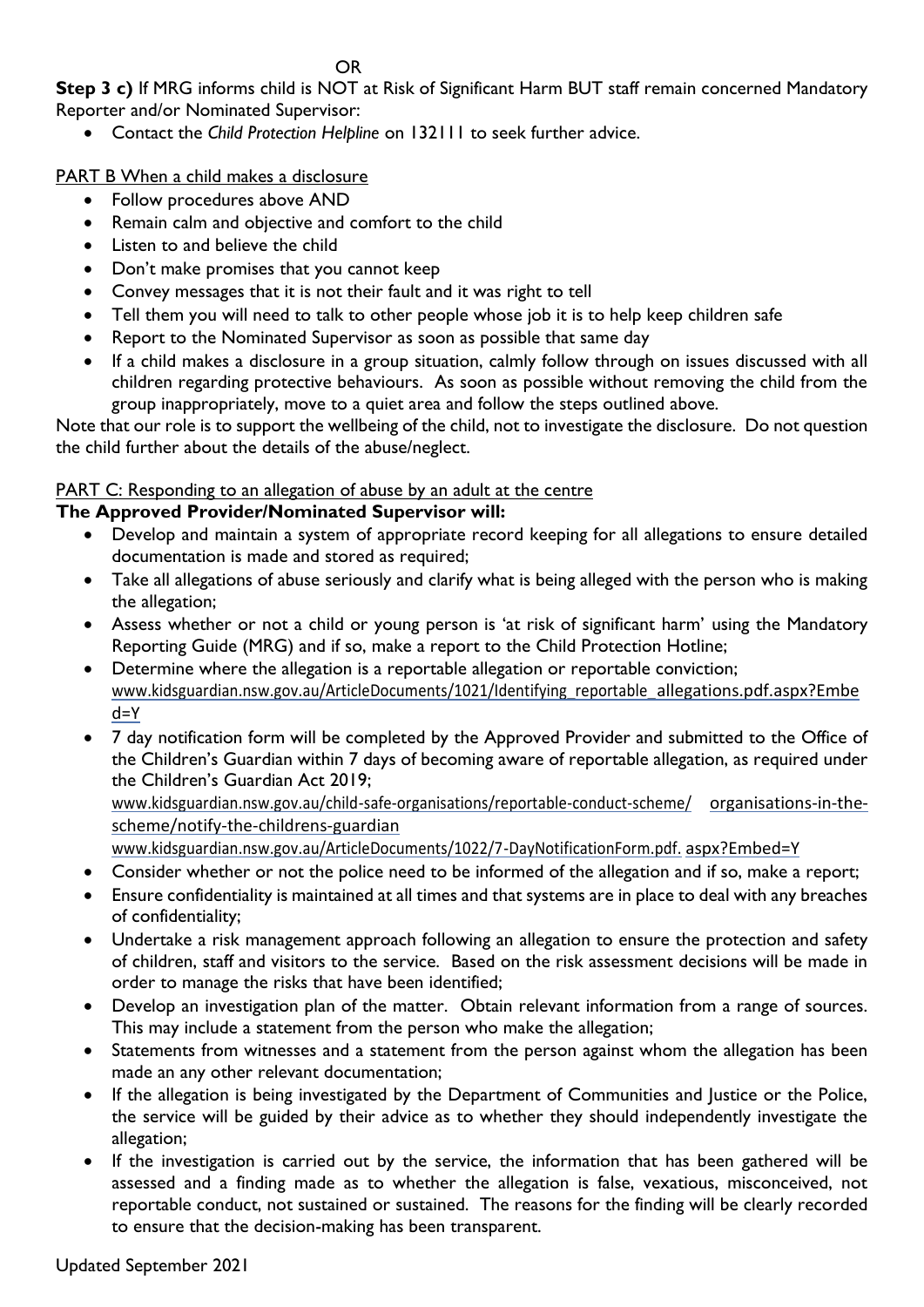- The educator, volunteer or student will be advised of the outcome of the investigation in writing. Advice will be provided about the investigation finding and any follow up action that may be required. Advice will also be provided about any rights of appeal and the person will be advised that the Office of the Children's Guardian has been notified and the Joint Child Protection Response (JCPR) Program also notified of the relevant employment proceeding (if relevant);
- 30-day interim report form or Entity report form (to be provided after the investigation or determination is complete) will be completed by the HRE – Approved Provider and submitted to the Office of the Children's Guardian within 30 calendar days of becoming aware of a reportable allegation, as required under the Children's Guardian Act 2019; [www.kidsguardian.nsw.gov.au/ArticleDocuments/1022/30-DayInterimReportForm.pdf.](http://www.kidsguardian.nsw.gov.au/ArticleDocuments/1022/30-DayInterimReportForm.pdf.) aspx?Embed=Y www.kidsguardian.nsw.gov.au/ArticleDocuments/1022/EntityReportForm.pdf

Department of Communities and Justice will also be informed of the outcome of the investigation.

#### **Informing the Educator, Volunteer/Student**

#### **The Approved Provider/Nominated Supervisor will:**

- Treat the staff member/educator/volunteer/student with fairness at all times and uphold their employee rights at all times;
- Depending on the nature of the allegation, arrange to inform the person immediately (though be guided by the advice of DCJ or the police);
- Arrange for the person against whom an allegation has been made to have a support person attend the meeting. This support person must not participate in the discussions throughout the meeting;
- Make accurate documentation of all conversations and ensure all records are kept confidentially;
- Offer counselling or support to the person subject to the allegation;
- Depending on the nature of the allegation made, the person subject to the allegation may be suspended pending further investigation;
- After all investigations are completed, provide the educator/carer/volunteer with verbal and written notification of the outcome of the investigation.

#### **Rights of all Parties**

- The decision-making process throughout the investigation will be based on the safety and wellbeing of the child/ren and the staff/carers/carer's household members;
- Consideration will be taken in relation to actual or potential 'conflicts of interest' that may be held by the investigator;
- All reportable allegations will be notified to the Office of the Children's Guardian. The person, against whom the allegation has been made, will be notified of this and will also be notified of the investigation find and follow up action, including the notification to the Joint Child Protection Response Program;
- The person, against whom the allegation has been made, will be notified of any appeal mechanisms if they are not satisfied with the investigation process or the outcome of the investigation;
- The Approved Provider, Nominated Supervisor or other nominated person who conducts the investigation will ensure that they will act without bias, without delay and without conflict of interest; and
- All parties can complain to the Office of the Children's Guardian if they are not satisfied with the conduct of the investigation.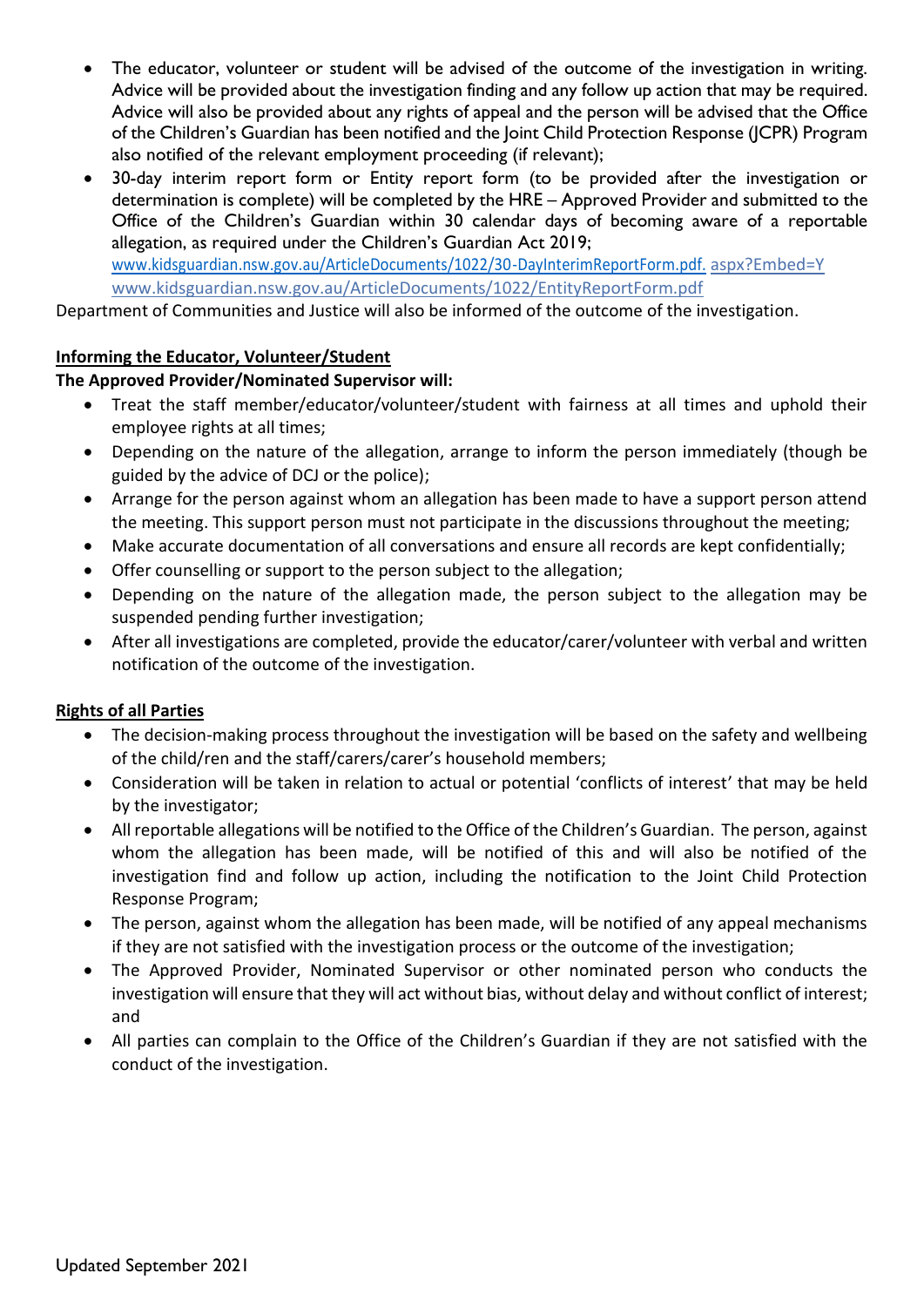#### FURTHER INFORMATION ON THE OFFICE OF THE CHILDREN'S **GUARDIAN** CAN BE OBTAINED BY:

Phone: **02 8219 3800** Email: [reportableconduct@kidsguardian.nsw.gov.au](mailto:reportableconduct@kidsguardian.nsw.gov.au) Web: [www.kidsguardian.nsw.gov.au](http://www.kidsguardian.nsw.gov.au/)

# **Responsibility of Narnia**

Narnia will ensure that before any staff commence their employment, they will have a current Working with Children Check.

#### **The Approved Provider will ensure that:**

• Persons placed in day to day charge of the service have current qualification in Child Protection <https://education.nsw.gov.au/early-childhood-education/working-in-early-childhood-> [education/child](https://education.nsw.gov.au/early-childhood-education/working-in-early-childhood-education/child-protection-training-requirements)[protection-training-requirements](https://education.nsw.gov.au/early-childhood-education/working-in-early-childhood-education/child-protection-training-requirements)

# **The Approved Provider/Nominated Supervisor will ensure that:**

• Any adult working or volunteering with children completes a Working with Children Check and does not commence employment without their Working with Children Check being verified. Any person whose Working with Children Check has been disqualified as a result of failing to qualify for w Working with Children check renewal will not continue to be employed by Narnia. This check is verified when renewed;

[https://www.kidsguardian.nsw.gov.au/ArticleDocuments/316/WWCC\\_brochure.pdf.aspx](https://www.kidsguardian.nsw.gov.au/ArticleDocuments/316/WWCC_brochure.pdf.aspx)

#### **The Nominated Supervisor will ensure that:**

- All staff undergo training in all aspects of child protection, current legislation and its implications for their work;
- Parents of attending children are provided with information about relevant legislation and procedures;
- All staff follow procedures;
- The Head of Early Childhood Education is informed of any allegation of child abuse made against any staff member;
- Any situation regarding an allegation of child abuse, or any concern for any child as being at risk of harm, is treated with discretion and regard for the privacy and confidentiality of the persons concerned, recognising however, that the rights of children to be free from abuse must be held paramount;
- Management of staff will be organised to maximise protection of children from abuse and minimise opportunities for abuse, as well as minimise opportunities for vexatious allegations against staff.

# **Child Safe Practices**

#### **Narnia will:**

Provide professional development internally and externally as recommended by Child Safe Standards (2018) for its staff in areas of:

- Child protection legislation, regulations and guidelines;
- Operational practices
- Protective behaviour programs for children
- Ensure staff have current knowledge by having Child Protection on the Agenda of all staff meetings and providing refresher course every 3 years.
- Provide risk assessments to highlight any risk areas and strategies will be employed to mitigate risks.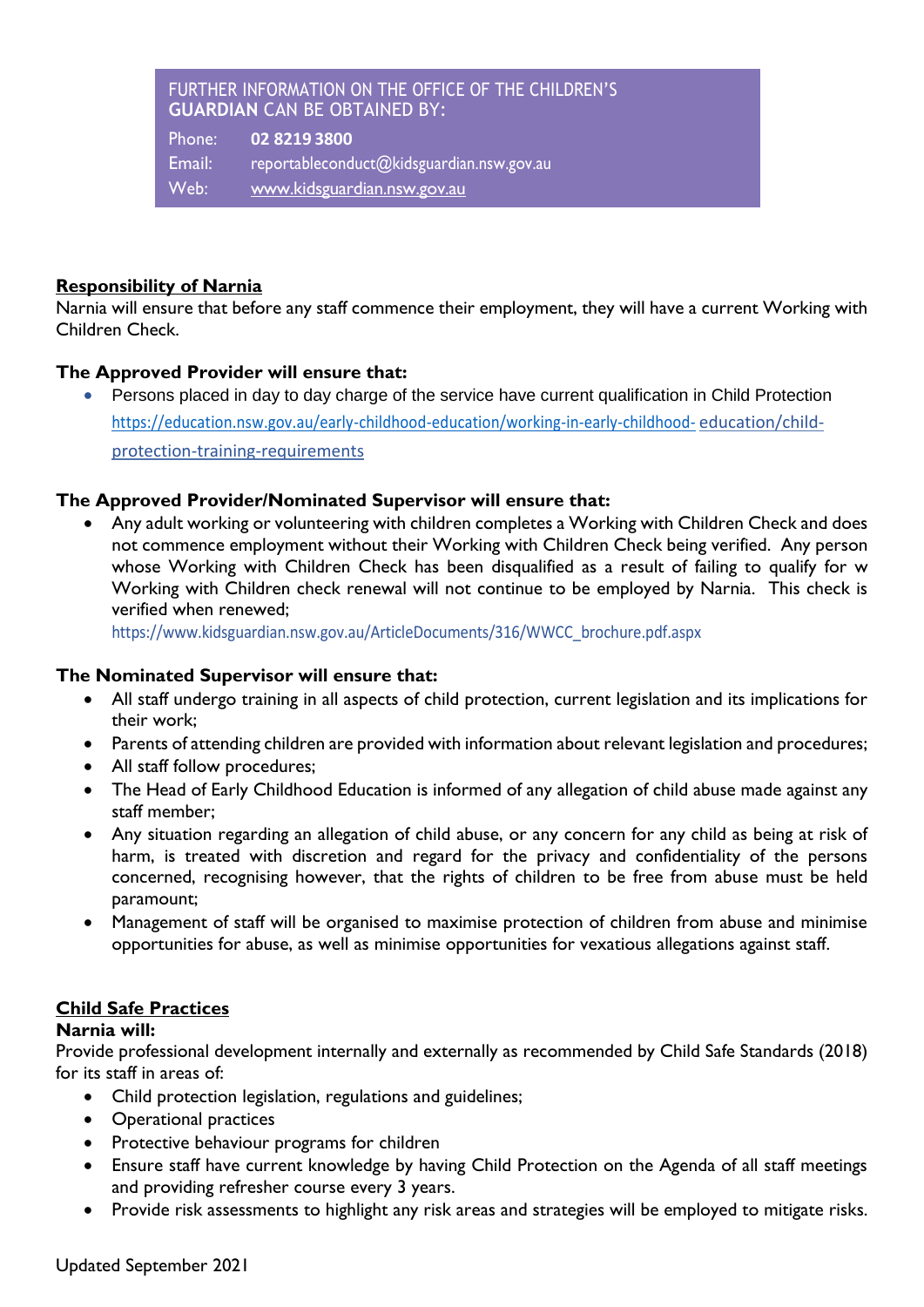Minimise stress factors for staff by:

- Supporting staff to be aware of their own personal levels of tolerance and stress and seek support where required as well as be aware of colleague's stress levels;
- Providing a varied roster;
- Providing an environment where staff will be easily in view of or able to be heard by another adult when working with children;
- Ensuring staff have the opportunity to take leave, meal breaks and programming time to minimise burn out and stress levels;
- Provide resource materials and information on support agencies, child protection legislation.

Ensure pedagogical practices include:

- Programs which are developmentally appropriate that do not shift the onus for safety from adult to child and from abuser to victim;
- Programs which help children learn about self-protection, asking someone they trust for help and the development of positive assertive behaviours;
- Opportunities are given to children to be involved in decision-making as recommended in the Guide to the Child Safe Standards (2018, p17);
- Encouraging positive self-esteem, secure relationships with adults and children;
- Teaching children to identify, label and communicate a range of feelings and correctly label body parts;
- Teaching children to identify when they feel safe, unsafe and identify a network of people they can trust;
- Listening to children so they know their questions and concerns are respected and understood;
- Respecting children's choices and decisions and encourage them to respect other children's choices especially where physical contact is concerned.
- Children are supported individually, recognising the diverse needs and vulnerabilities of children, through observations and discussions with families and support services (Guide to the Child Safety Standards, 2018)
- Open, two-way communication between families and communities as outlined in the Guide to the Child Safe Standards (2018)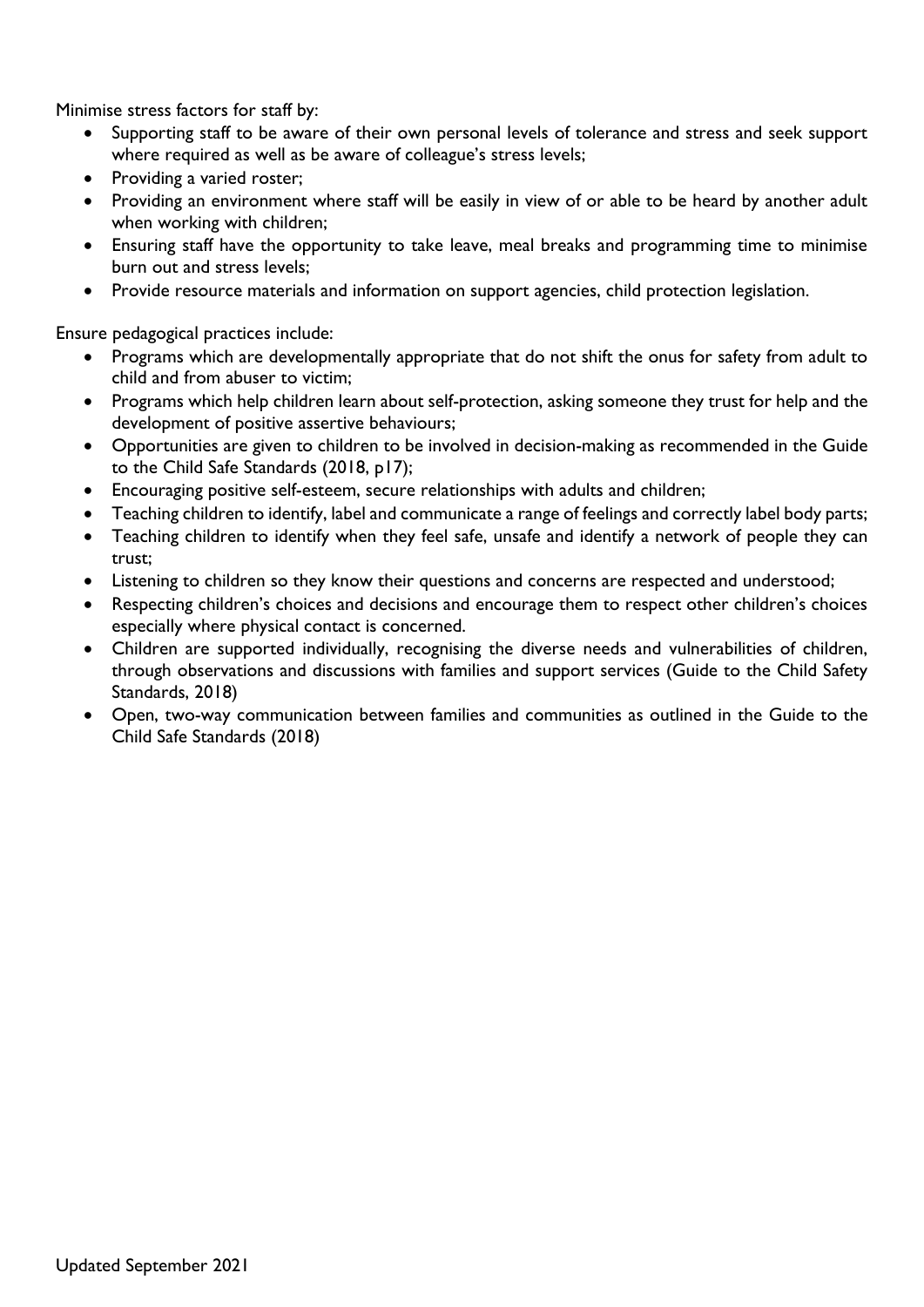St Philips, Dale Young Parents, Open-door policy,

# **Narnia Early Learning and DALE Young Parents Relationship for the care and protection of children and young people.**

The Narnia Young Parents Centres are connected to the SPCC DALE Young Parents Hub and work in partnership with other co-located partners supporting and empowering families.

Narnia Early Learning Young Parents and SPCC DALE Young Parents School share a unique partnership in providing care and education for Young Parents students and their children. Whilst the students of DALE Young Parents School attend classes, their children attend Narnia Early Learning.

To ensure a high level of support and care for these families, there is regular communication between the Director of Narnia and the Head of Campus for DALE Young Parents. Where both parties are concerned about the safety, welfare or wellbeing of children or young people (Young Parents), BOTH parties must use the Mandatory Reporters Guide (MRG) to inform a decision to report the concern to Department of Community and Justice.

Should the MRG indicate that a report should be made, BOTH parties should report separately to Department of Communities and Justice and receive separate ID numbers. This confirms that both parties are aware of the concern.

If there are concerns of risk of harm that do not meet the threshold as evidenced by the MRG, this information should be documented and kept on file with a copy of the MRG decision.

The concern should also be communicated to the other entity being the Director of Narnia or the Young Parents Head of Campus for their awareness.

In the situation where a family has a case worker, the Director or Young Parents Head of Campus should contact the case worker (where possible) to inform them if a notification has been made or if there is a concern that doesn't meet the threshold of significant hcarm as evidenced by the MRG.

#### **Requests by other agencies to share information**

**Step 1** Collect the contact details of the person and agency making the request.

**Step 2** Seek clarification for the reason for the request.

**Step 3** Seek a written request from the agency for such information, write the report for the agency addressing key significant issues and keep a copy on file at the centre.

**Step 4** Where the matter is urgent and a written process is not suitable, confirm contact details of the person requesting information, do not give information at this point. Phone back the organisation and seek evidence that the person requesting the information is from this agency, then share the required information. Inform the agency that you will be taking notes about the conversation and will maintain records at the Centre as well as forward them a copy.

#### **When requesting other agencies to share information**

**Step 1** Write a request regarding the child in question addressing key significant issues. Keep a copy on file at the centre. Once received seek further clarification where necessary.

**Step 2** Where the matter is urgent and written process not suitable, contact the agency by phone to request the information. Identify yourself and where you are from, stating that you are requesting information regarding a particular child. Let them know you will be recording the conversation and information given and that you will forward this information to them for their records.